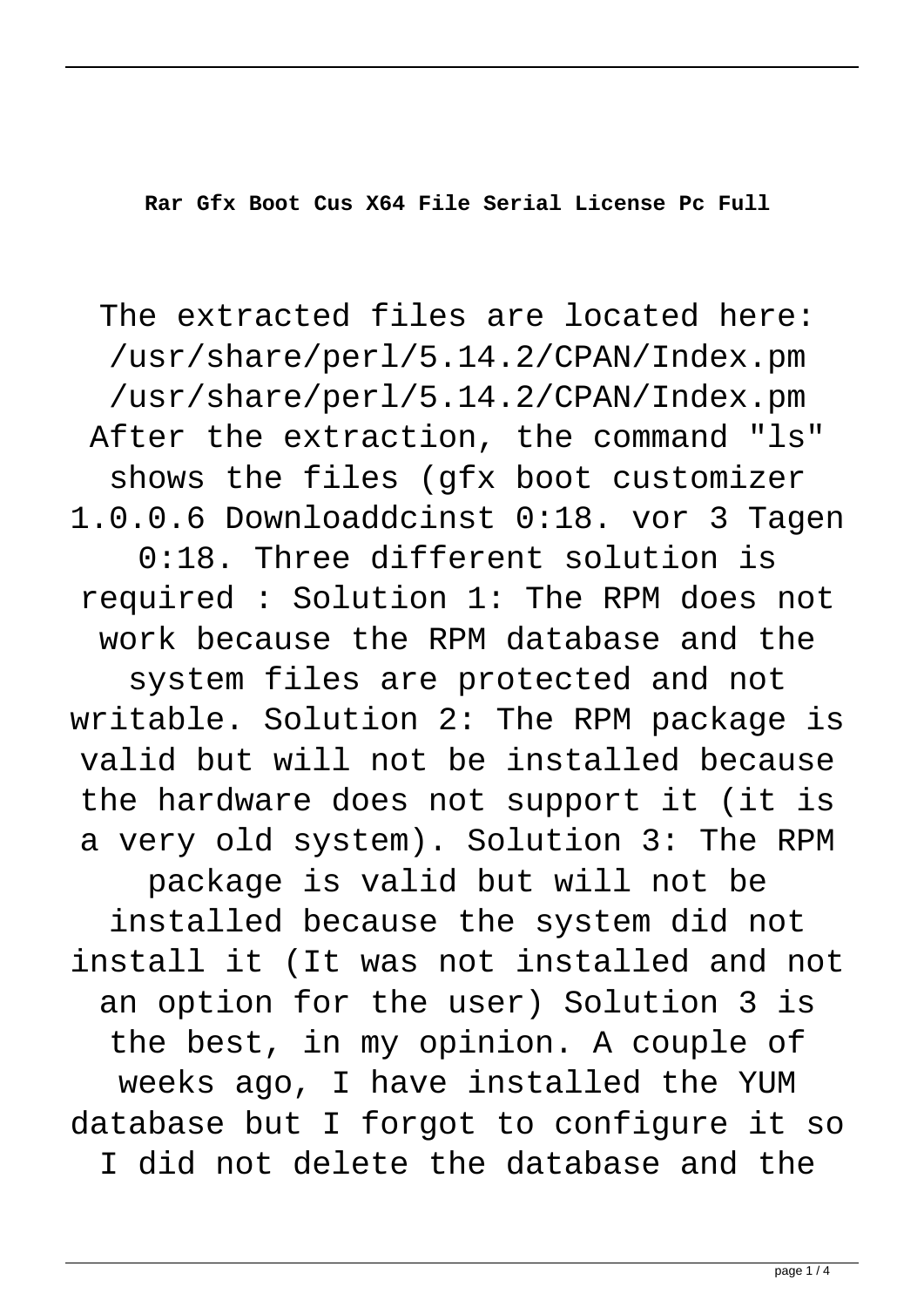system files remained valid and I could use this method. Additional information about this problem : A: 1 - Solution 1: The RPM does not work because the RPM

database and the system files are protected and not writable This may be the case on your system, you can still check the permissions with this command: chmod -R 777 /var/cache/yum 2 - The RPM

package is valid but will not be installed because the hardware does not support it (it is a very old system) The

old hardware in your system may not support newer RPMs (RHEL7 and higher,

check RPM database to get the new version) 3 - The RPM package is valid but will not be installed because the system did not install it (It was not installed and not an option for the

user) I dont know where you have installed the RPM package, but you can uninstall it or run sudo yum reinstall nameofpackage.rpm to reinstall it. 4 - The RPM package is valid but will not be

installed because the system did not install it (It was not installed and not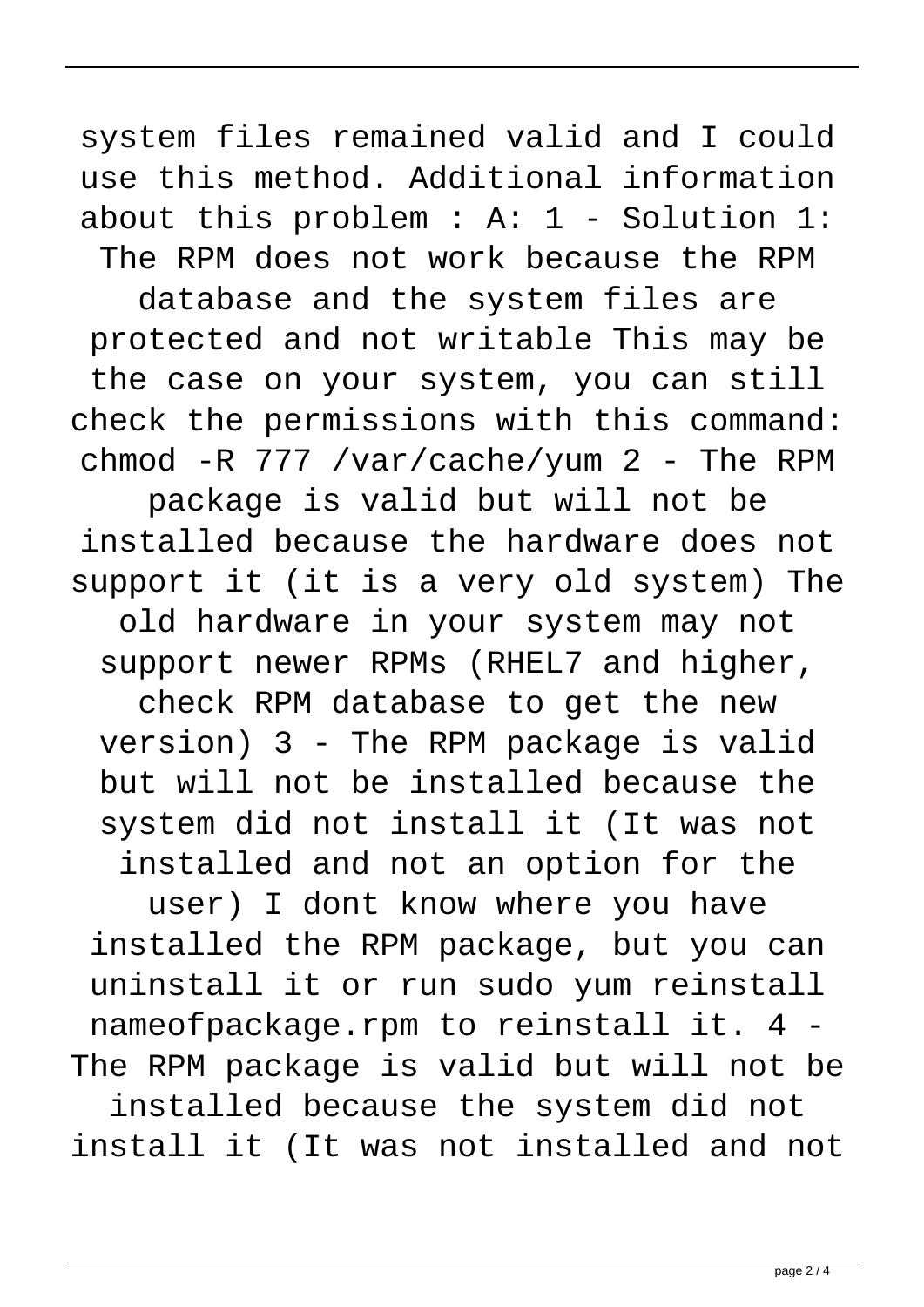## an option for the user) This means that you have not